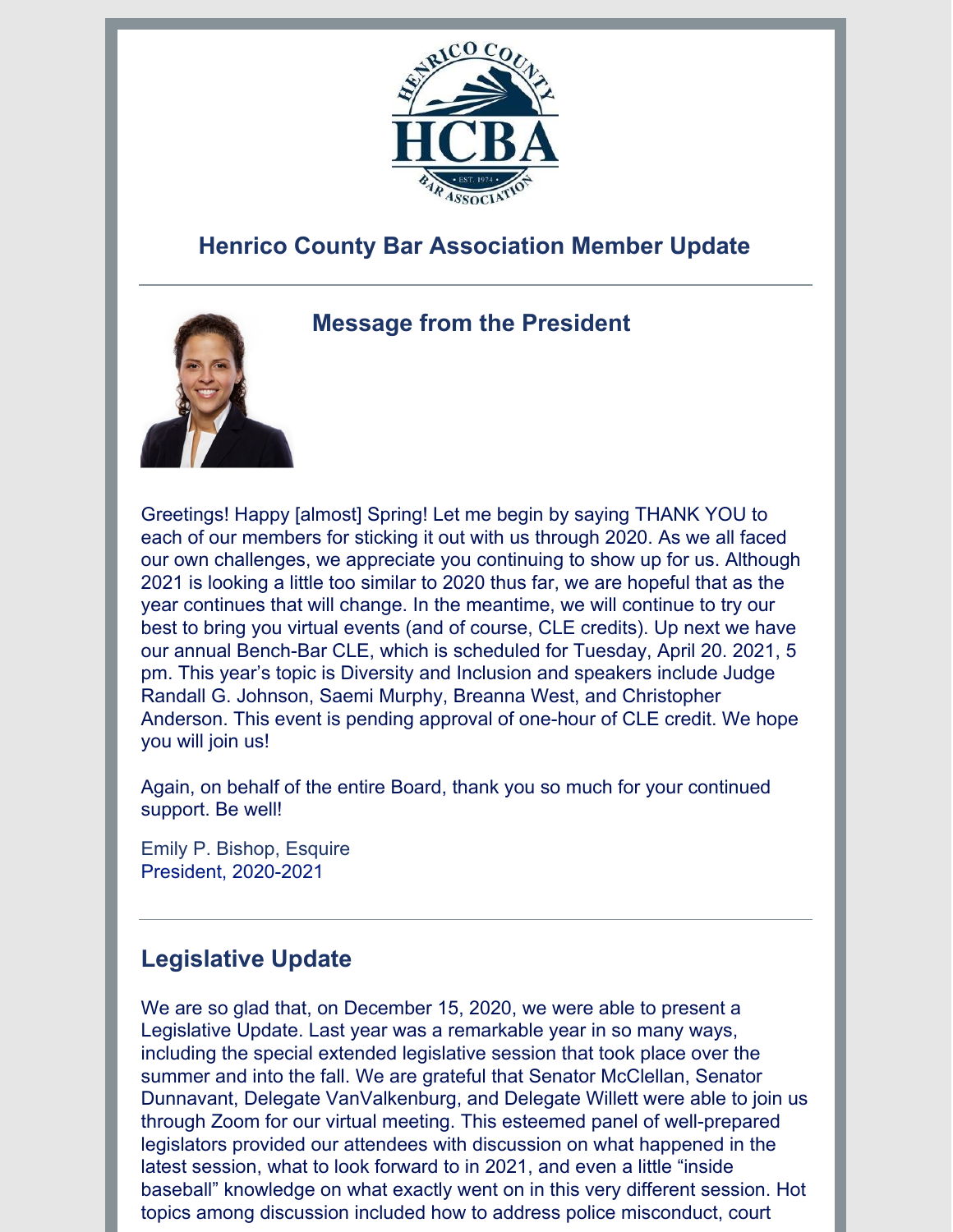expansion, and of course a variety of issues regarding COVID – in particular the needs of school-aged kids and the fears of those kids falling behind academically. Thanks to COVID, we did not have the opportunity to socialize after the panel discussion, but we look forward to hopefully having an opportunity later this year to get together if we all continue to stay safe and mask up.

In the meantime, we hope to have another update in May to cover the latest legislative session, be sure to watch your inbox for the save-the-date as soon as we get that together.

## **Bench Bar Conference- March 18th**

The Bar Association of the City of Richmond, Chesterfield County Bar Association, Greater Richmond Criminal Bar Association, Hanover County Bar Association, Henrico County Bar Association, Hill-Tucker Bar Association, Metro Richmond Family Law Bar Association, and Metropolitan Richmond Women's Bar Association invite you to participate in a one-of-a-kind program!

#### Click here for more [details](https://files.constantcontact.com/a910e112101/fd0aa74b-6584-4ab6-842f-b17ed8e0c989.pdf)

## **Virtual Training Opportunity- March 31st**

Please consider participating in the Virtual training and Pro Bono Opportunity to assist clients in Central Virginia! From the comfort of your home or office, assist Central Virginia Legal Aid clients with Uncontested No Fault Divorces and/or provide Advice and Counsel on a Hotline in family, consumer, housing and employment law matters.

CVLAS' Hotline Advice Line Training on March 31st from 12-2pm Following this virtual training, pro bono attorneys will sign up for one or more 2-hour VIRTUAL shifts in JusticeServer to provide Advice & Counsel to clients with family, consumer and employment law issues. Resources and Mentorship available.

#### Sign up for the Hotline [Training](https://huntonak.zoom.us/meeting/register/tJwlduChrzsiHtLfnaceH_CTsyqPdz4oV2IJ) here

After registering, you will receive a confirmation email containing information about joining the meeting. For questions, please contact Lisa Bennett, Director of Pro Bono Programs at [Lisa@cvlas.org](mailto:Lisa@cvlas.org)

### **HCBA Annual Bench-Bar CLE**

Please join the HCBA as we discuss diversity in the legal profession, implicit bias, and challenges faced by attorneys and litigants. Hear personal stories from the panel and ways to combat implicit bias